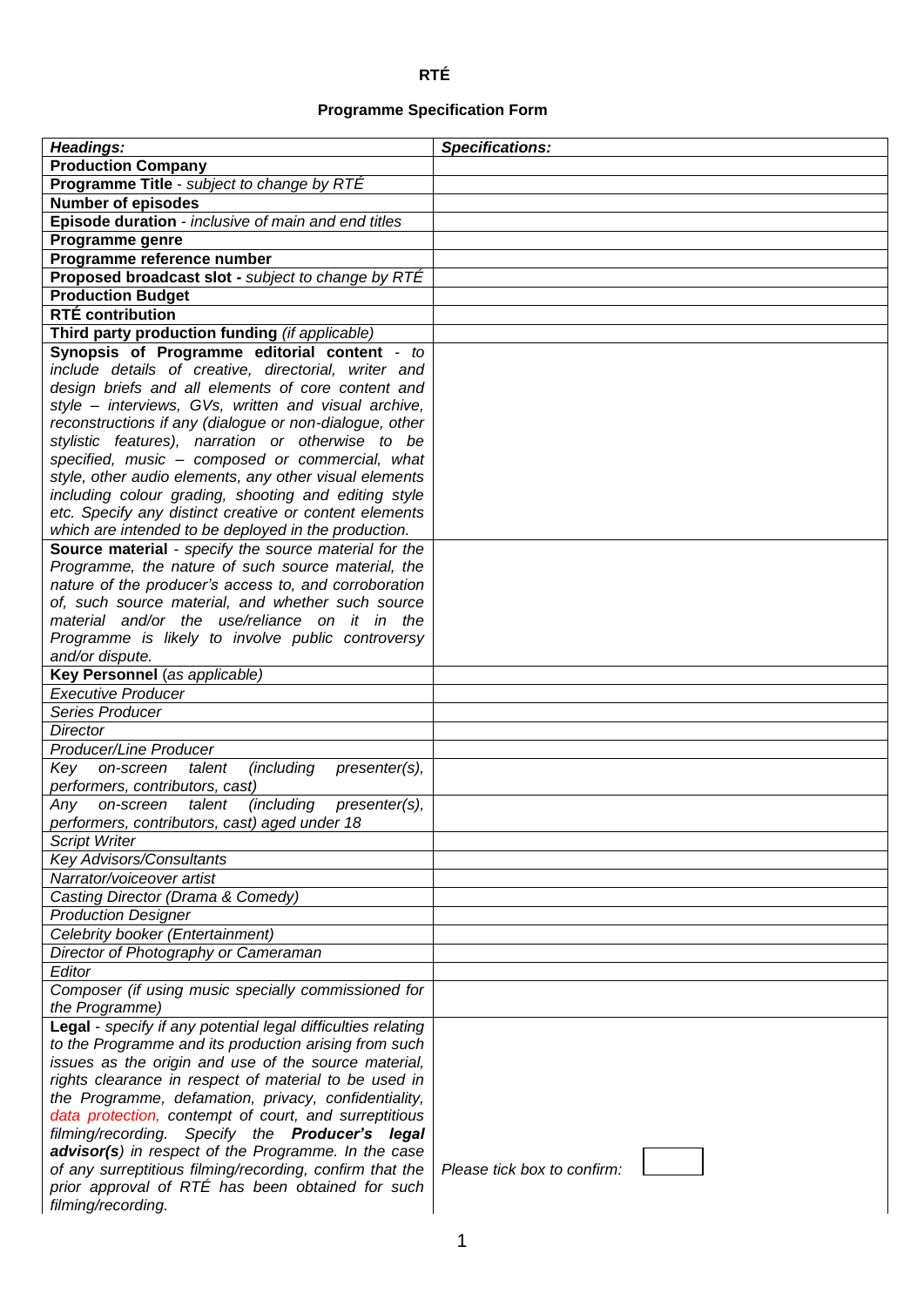| <b>Production Schedule</b>                                                                         |                                                                                                                  |
|----------------------------------------------------------------------------------------------------|------------------------------------------------------------------------------------------------------------------|
| Length (incl. dates) of pre-production<br>Period (incl. dates) over which shooting will take place |                                                                                                                  |
|                                                                                                    |                                                                                                                  |
| Number of days filming                                                                             |                                                                                                                  |
| Length of post-production (in weeks)<br>which                                                      |                                                                                                                  |
| Intervals<br>$a$ t<br>cost<br>statements<br>be<br>to<br>delivered(where appropriate)               |                                                                                                                  |
| Intervals at which programme editorial progress                                                    |                                                                                                                  |
| reports to be delivered (where appropriate)                                                        |                                                                                                                  |
| <b>Viewing Arrangements</b>                                                                        | Programmes will typically require a minimum of two viewings by RTÉ and the Programme needs to be in a            |
|                                                                                                    | potentially transmittable state at the first viewing. Edits are subject to such amendments as may be required by |
| the RTÉ Commissioning Editor or his/her nominee                                                    |                                                                                                                  |
| Date of first viewing with Commissioning Editor                                                    |                                                                                                                  |
| Schedule of dates for subsequent viewings and RTÉ                                                  |                                                                                                                  |
| editorial sign off of final cut                                                                    |                                                                                                                  |
| Date for delivery of proposed screen credits for RTÉ                                               |                                                                                                                  |
| approval                                                                                           |                                                                                                                  |
|                                                                                                    |                                                                                                                  |
| <b>Programme Delivery Date(s)</b>                                                                  |                                                                                                                  |
| Programme broadcast files and tapes                                                                |                                                                                                                  |
| Programme rushes (if required by RTÉ)                                                              |                                                                                                                  |
| Promotional tapes, stills and any other promotional                                                |                                                                                                                  |
| materials                                                                                          |                                                                                                                  |
| Promotional material for Programme website                                                         |                                                                                                                  |
|                                                                                                    |                                                                                                                  |
| Programme ancillary rights exploitation - confirm                                                  |                                                                                                                  |
| that there has been a review by RTÉ and the                                                        |                                                                                                                  |
| Producer of potential for exploitation of ancillary rights                                         |                                                                                                                  |
| such as programme sales rights, dvd rights,                                                        |                                                                                                                  |
| merchandising rights, publishing rights etc.                                                       |                                                                                                                  |
|                                                                                                    |                                                                                                                  |
| Interactive/Web - confirm that the Programme has                                                   |                                                                                                                  |
| been discussed with RTÉ publishing to review                                                       |                                                                                                                  |
| potential for interactive/web/mobile activities relating                                           |                                                                                                                  |
| to the Programme.                                                                                  |                                                                                                                  |

| <b>Production</b>                        |                                                                           |
|------------------------------------------|---------------------------------------------------------------------------|
| Filming type                             | Please tick relevant box (es)                                             |
|                                          | <b>Studio</b><br>Location<br>Single-camera<br>Second Unit<br>Multi camera |
|                                          | Pre-recorded                                                              |
|                                          | Live                                                                      |
|                                          | As-live                                                                   |
|                                          | <b>Drone</b>                                                              |
|                                          | Other-please                                                              |
|                                          | specify                                                                   |
| Location/Studio Shooting                 | Number of location days:<br>Number of studio days:                        |
| Shooting format (including aspect ratio) |                                                                           |
|                                          | DV<br>Digi<br>HD<br>Super 16mm                                            |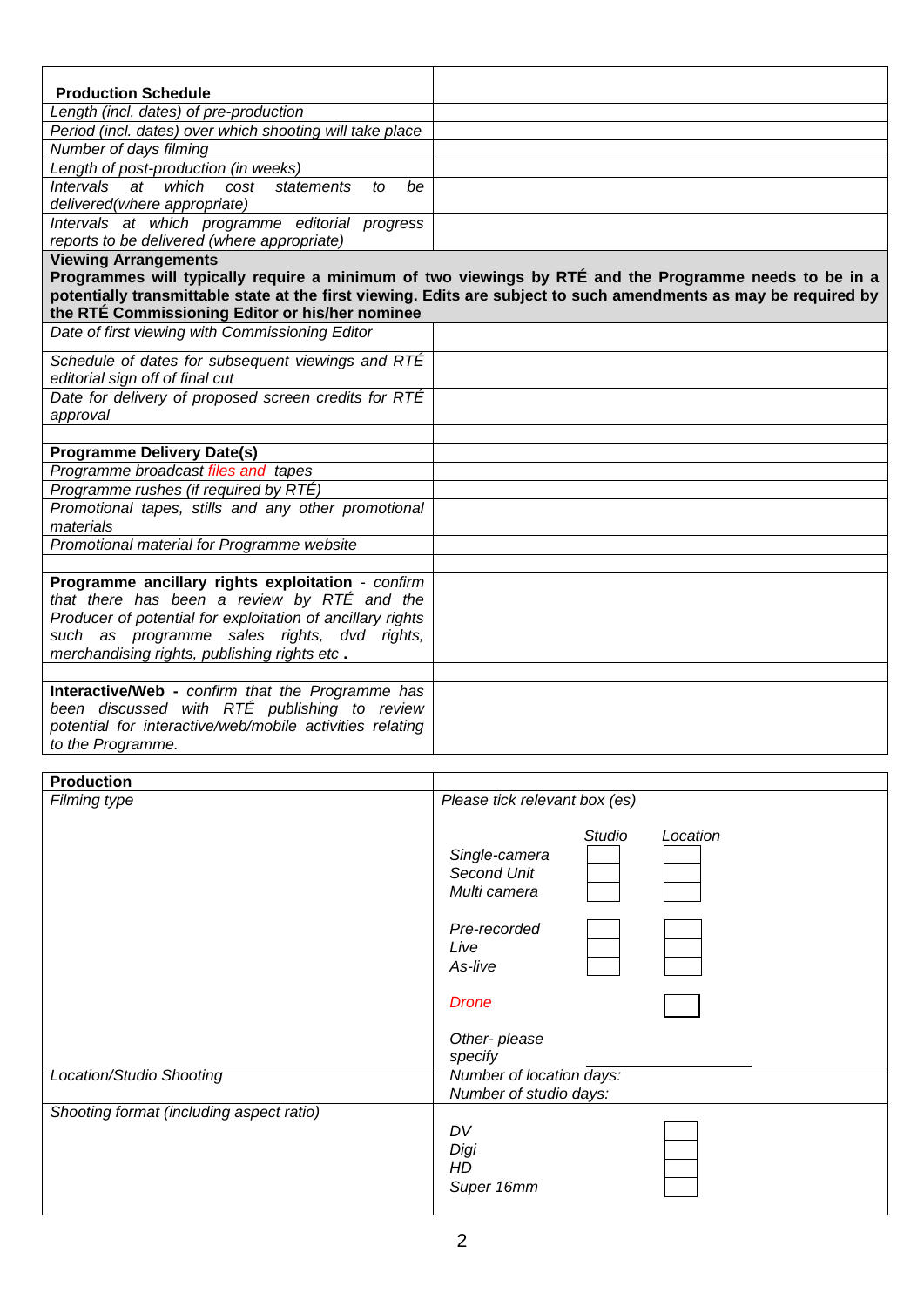| Aspect ratio<br>All Colour<br>Yes/No<br><b>Other technical requirements</b><br>Satellite links<br>Yes / No<br>Interactive<br>Yes / No<br>Online i.e. Web-based<br>Yes / No<br>Details<br>Special Effects - specify range and scale of any<br>special effects/CGI<br><b>Geographical location of filming</b><br><b>Ireland</b><br>No of Days<br>shooting<br>Dublin based<br>(within M50)<br>Non-Dublin based<br><b>Fixed location</b><br>Yes / No<br><b>Foreign Filming</b><br>Country |
|---------------------------------------------------------------------------------------------------------------------------------------------------------------------------------------------------------------------------------------------------------------------------------------------------------------------------------------------------------------------------------------------------------------------------------------------------------------------------------------|
|                                                                                                                                                                                                                                                                                                                                                                                                                                                                                       |
|                                                                                                                                                                                                                                                                                                                                                                                                                                                                                       |
|                                                                                                                                                                                                                                                                                                                                                                                                                                                                                       |
|                                                                                                                                                                                                                                                                                                                                                                                                                                                                                       |
|                                                                                                                                                                                                                                                                                                                                                                                                                                                                                       |
|                                                                                                                                                                                                                                                                                                                                                                                                                                                                                       |
|                                                                                                                                                                                                                                                                                                                                                                                                                                                                                       |
|                                                                                                                                                                                                                                                                                                                                                                                                                                                                                       |
|                                                                                                                                                                                                                                                                                                                                                                                                                                                                                       |
|                                                                                                                                                                                                                                                                                                                                                                                                                                                                                       |
|                                                                                                                                                                                                                                                                                                                                                                                                                                                                                       |
|                                                                                                                                                                                                                                                                                                                                                                                                                                                                                       |
|                                                                                                                                                                                                                                                                                                                                                                                                                                                                                       |
|                                                                                                                                                                                                                                                                                                                                                                                                                                                                                       |
|                                                                                                                                                                                                                                                                                                                                                                                                                                                                                       |
|                                                                                                                                                                                                                                                                                                                                                                                                                                                                                       |
|                                                                                                                                                                                                                                                                                                                                                                                                                                                                                       |
|                                                                                                                                                                                                                                                                                                                                                                                                                                                                                       |
|                                                                                                                                                                                                                                                                                                                                                                                                                                                                                       |
|                                                                                                                                                                                                                                                                                                                                                                                                                                                                                       |
|                                                                                                                                                                                                                                                                                                                                                                                                                                                                                       |
| No of Days                                                                                                                                                                                                                                                                                                                                                                                                                                                                            |
| <b>Hostile Environment</b><br>Yes / No                                                                                                                                                                                                                                                                                                                                                                                                                                                |
| <b>Health &amp; Safety</b>                                                                                                                                                                                                                                                                                                                                                                                                                                                            |
| Confirm your company has a current Health & Safety                                                                                                                                                                                                                                                                                                                                                                                                                                    |
| Statement in place, and that a copy has been<br>Please tick box to confirm:                                                                                                                                                                                                                                                                                                                                                                                                           |
| furnished to RTÉ.                                                                                                                                                                                                                                                                                                                                                                                                                                                                     |
| Confirm that proper management arrangements will                                                                                                                                                                                                                                                                                                                                                                                                                                      |
| be in place for managing risks associated with the<br>Please tick box to confirm:                                                                                                                                                                                                                                                                                                                                                                                                     |
| production and that specific risk assessment details                                                                                                                                                                                                                                                                                                                                                                                                                                  |
| will be provided to RTE as they become available.<br>N.B. Where children are involved, the production risk                                                                                                                                                                                                                                                                                                                                                                            |
| assessment must take account of their particular                                                                                                                                                                                                                                                                                                                                                                                                                                      |
| vulnerabilities which will include child protection                                                                                                                                                                                                                                                                                                                                                                                                                                   |
| issues (see Child Protection Policy & Procedures                                                                                                                                                                                                                                                                                                                                                                                                                                      |
| below).                                                                                                                                                                                                                                                                                                                                                                                                                                                                               |
| Specify any special potential health & safety risks                                                                                                                                                                                                                                                                                                                                                                                                                                   |
| related to the production e.g. any dangerous                                                                                                                                                                                                                                                                                                                                                                                                                                          |
| activities/stunts. Also specify what steps the Producer<br>is taking to deal with such risks.                                                                                                                                                                                                                                                                                                                                                                                         |
| Specify if it is intended to use drones for filming and, if                                                                                                                                                                                                                                                                                                                                                                                                                           |
| so, what steps the Producer is taking as regards<br>Please tick box to confirm:                                                                                                                                                                                                                                                                                                                                                                                                       |
| obtaining any necessary permissions and also dealing                                                                                                                                                                                                                                                                                                                                                                                                                                  |
| with any health & safety risks related to such drone                                                                                                                                                                                                                                                                                                                                                                                                                                  |
| usage.                                                                                                                                                                                                                                                                                                                                                                                                                                                                                |
| <b>Child Protection Policy &amp; Procedures</b>                                                                                                                                                                                                                                                                                                                                                                                                                                       |
| Specify if production (incl. shoot) involves children /<br>young persons under 18 years of age. If "yes" confirm                                                                                                                                                                                                                                                                                                                                                                      |
| that you have an adequate Child Protection Policy and<br>Please tick box to confirm:                                                                                                                                                                                                                                                                                                                                                                                                  |
| Procedures document in place which has been                                                                                                                                                                                                                                                                                                                                                                                                                                           |
| supplied to RTÉ, including details of the designated                                                                                                                                                                                                                                                                                                                                                                                                                                  |
| person in charge of child protection. Also, confirm that                                                                                                                                                                                                                                                                                                                                                                                                                              |
| details of any shoot involving children / young persons<br>Please tick box to confirm:                                                                                                                                                                                                                                                                                                                                                                                                |
| will be included in the production risk assessment.                                                                                                                                                                                                                                                                                                                                                                                                                                   |
| The risk assessment should detail what arrangements                                                                                                                                                                                                                                                                                                                                                                                                                                   |
| are in place for their care and supervision and how<br>these arrangements will be communicated to the                                                                                                                                                                                                                                                                                                                                                                                 |